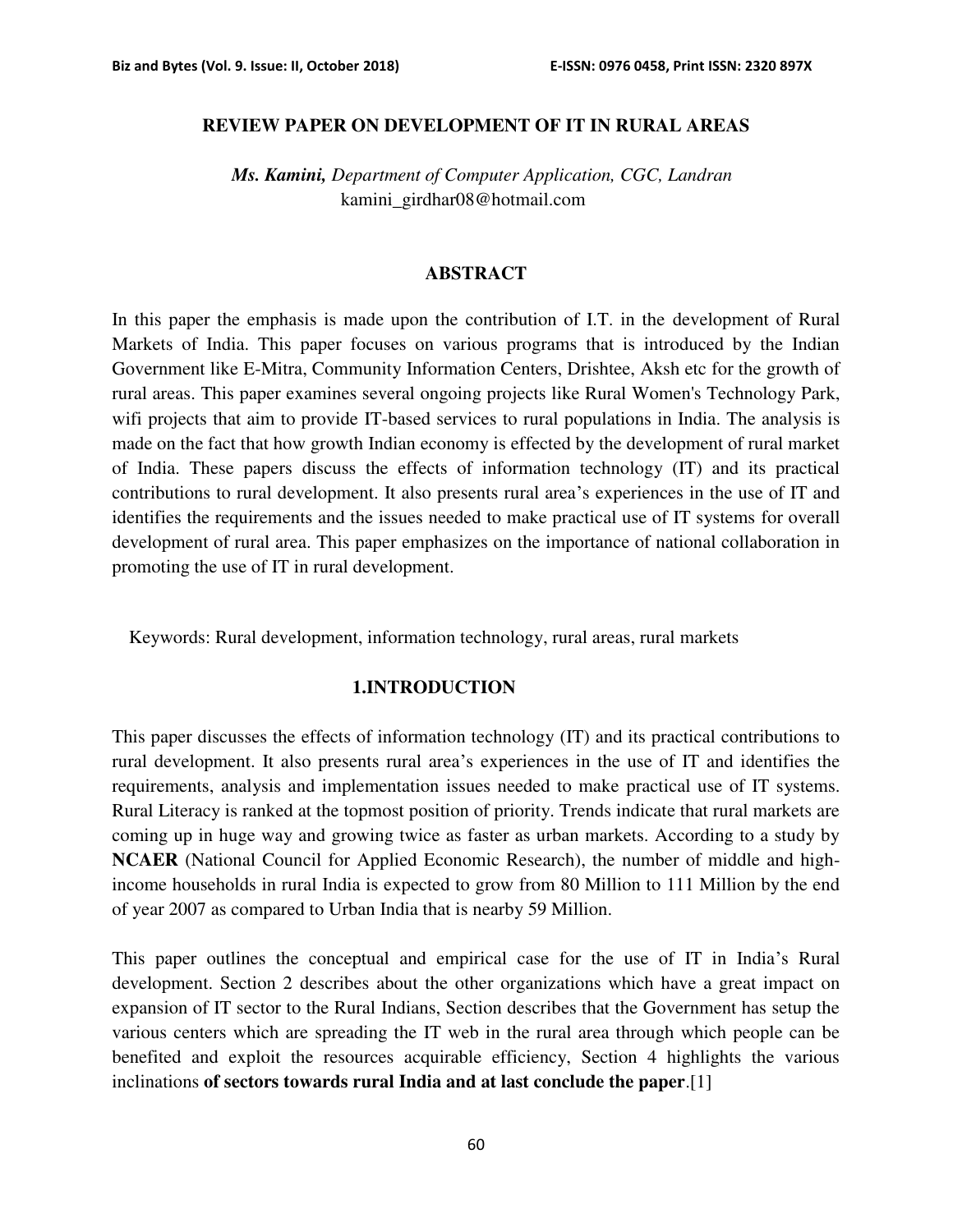## **2. IT SECTOR TO RURAL INDIANS**

In this section we are going to discuss few of the other organizations which have a great impact on expansion of IT sector to the Rural Indians

- 1. *Drishtee*: The organization is most recognized NGO in terms of serving the Rural People of India. They have the logo "Connecting Communities Village by Village" clearly explains their action. They mainly act for enhancing access and empowering communities by supporting rural entrepreneurship. Their focus areas are woman, Rural healthcare, education, Livelihood by way of Rural BPO (business process outsourcing), and financial inclusions. The organization has covered more that 600,000 numbers of villages and demand for approximately one-third of National Income. They promote themselves as one of the major contributor to Indian GDP by way of their active participation in generating Rural Entrepreneurship. They are assisted well by the banking channels, mainly those of the RRBs in their mission.[2]
- 2. *Aksh*: It is a fibre optic cable company with its core competence in laying and maintaining cable. Its revenue model is driven by the content and data that can be delivered over this cable. The urban areas have access to Cable TV which rural Indians are deprived of. Aksh rapidly laid a large fiber optic network in rural Jaipur district.
- 3. *ITC*: It is mainly concerned with the agricultural supply chain. Their Kiosks are called echoupals and are tailored specifically for four products viz. shrimp, coffee, wheat, and soyabeans. There main objective was to provide farmers with internet access to the global market thereby maximizing their profit.
- 4. *TARAhaat*: Initiated in the Bundelkhand of Uttar Pradesh, the kiosks of TARAhaat function in line of that of the Drishtee and n-Logue with a mix of e-governance services, market price information, and similar activities. TARAhaat has a product of their own called TARAgyan for expansion of education through their TARAkendras.

## **3. I.T AND RURAL DEVELOPMENT**

I.T. has varied applications in it, through which the development of the rural area can be doable accurately[3]. Government had introduced a number of programs through which the people of rural India can come forward and use the I.T. enabled services and work more systematically. Some of the programs run by the Government are:

#### a) *E-Mitra:*

This service is launched by the **RAJASTHAN** Government for the first time for its rural citizens, so that they can deploy the I.T. enabled benefits to its fullest. E- Mitra is Say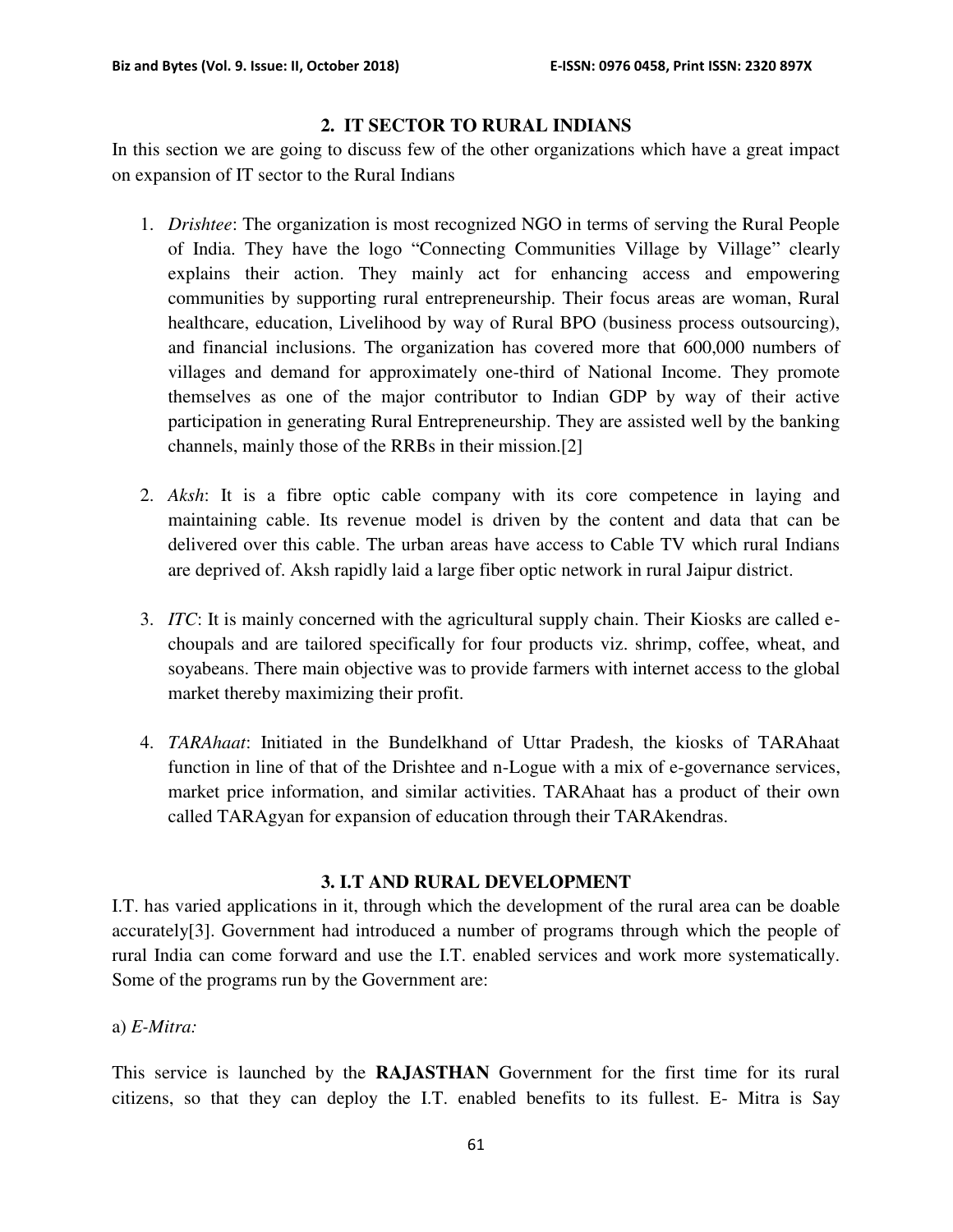Government started projects, which soon become highly favourite in the region. In year 2002, two projects came into existence namely; **Lok Mitra** and **Jan Mitra**.

Where Jan Mitra is an integrated electronic platform through which the citizens of Rajasthan can avail the benefit if getting the desired information regarding any Governmental Department at kiosks which is very near to their doorstep. These Initiative program of Rajasthan government have not only helped the Government by reducing the burden of attending apiece call, it has reduced the inactivity time for the service and has lead to wage comfort to the citizens also, as with the inception of this service they can easily get the information required at their doorstep.

Lok Mitra is an urban electronic Governance Project which was launched in Jaipur city in year 2002, which helps the citizens of Jaipur (now other cities also) to pay their bills online (land, Water, Bus Tickets and BSNL) leading the citizen to save the inactivity time. This service also ensures people that their money is going directly to the Government and provides a feeling of security related to their bills payment.

# *b) Community Information Centers:*

The program is designed especially for providing the world wide web access and I.T. Enabled services to the citizens through which the interface between the Government and the Citizens can be setup. These centers connect **seven northeast states** namely; Arunachal Pradesh, Assam, Manipur, Mehalaya, Mizoram, Nagaland and Tripura. The center helps to acquire the connectivity at the time of unsuitable environmental conditions. The centers are commonly termed as CIC which are generally situated at the school, college or any governmental office. People can come for the World wide web access, and for accessing the internet, a nominal amount is charged from the people through which the regular expenses of the centers are maintained.

# *c) wi-fi Projects:*

One of the wi-fi project under which few villages **(of UTTAR PRADESH)** are connected to world wide web is **Digital Gangetic Plan** (DGP). Through the use of DGP wireless network connectivity is created, this program helped the people residing in villages of India to have the access of world wide web through which the information on various issues can be collected ad used, at the same time the people living in rural India can be updated with the new technological changes and the innovative changes taking place in the national and the international markets.

# *d) Drishtee*: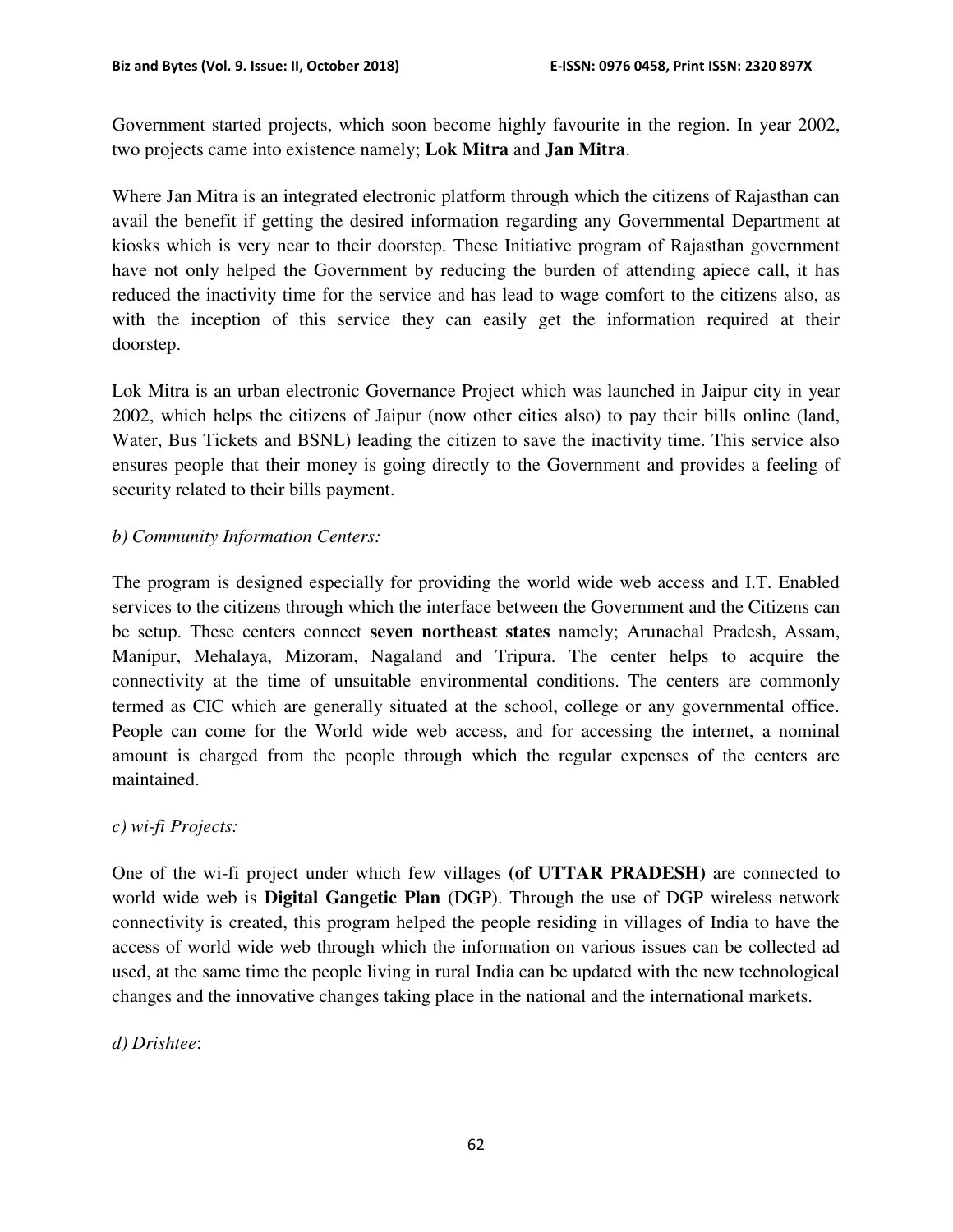Drishtee is present in 5 Says and is currently acquirable in six districts. It is a private company, which was **previously titled as Cyber Edge**, which has the main work of developing the modules. It is present in Bihar, Haryana, Madya Pradesh, Punjab and Rajasthan. It is generally suited in the Panchayat or in the bazaars. They prepare the module for the poor section of the society who can't comprehend the international language. The modules are designed for the rural and semi-urban areas especially.

### *e) Rural Women's Technology Park*

As a model, Technology Parks exclusively for rural women have been facilitated at three locations. The parks will show case location specific technologies relevant to women provide training and also provide backward and forward linkages so that women would optimally be able to use these technologies to improve their living conditions. Some of the technology packages being delivered to women through these Women Technology Parks are - mushroom cultivation, floriculture, animal husbandry, natural dyes, vanilla bean cultivation, medicinal plant cultivation, nursery raising, aquaculture, fibre utilization, sustainable fodder management, post harvest technology, solar energy utilization, processing and weaving of local wool, women's health and information technology.

## **4 .INCLINATION OF SECTORS TOWARDS RURAL INDIA**

Income generation from Rural India has increased dramatically from past few years. Trends have witnessed twice growth rate of the rural market as compared to the urban markets. According to a McKinsey survey conducted in year 2007, Rural India, with a population of 627 million, (approximately 74.3 per cent of the total population), would become larger than the total consumer market in countries such as South Korea or Canada in another twenty years. Moreover, it would grow almost four times from its existing size in 2007, which was estimated at US\$ 577 billion. Several sectors are showing their inclination towards the rural market area due to the Increased possibility of opportunities[1].

# *1. FMCG*

According to Federation of Indian Chambers of Commerce and Industry (FICCI), the number of rural households using fast moving consumer goods (FMCG) products has grown from 136 million in 2004 to 143 million in 2007. India's FMCG industry is currently estimated at Rs.200,000 crore. Of this, domestic consumption accounts for Rs.17,189 crore.

"FMCG sector in rural areas is expected to grow by 40 percent as against 25 percent in urban areas," said Assocham president Sajjan Jindal. "Rising rural incomes, healthy agriculture growth, boost in demand, rising consumerism across India, better penetration of FMCG products in the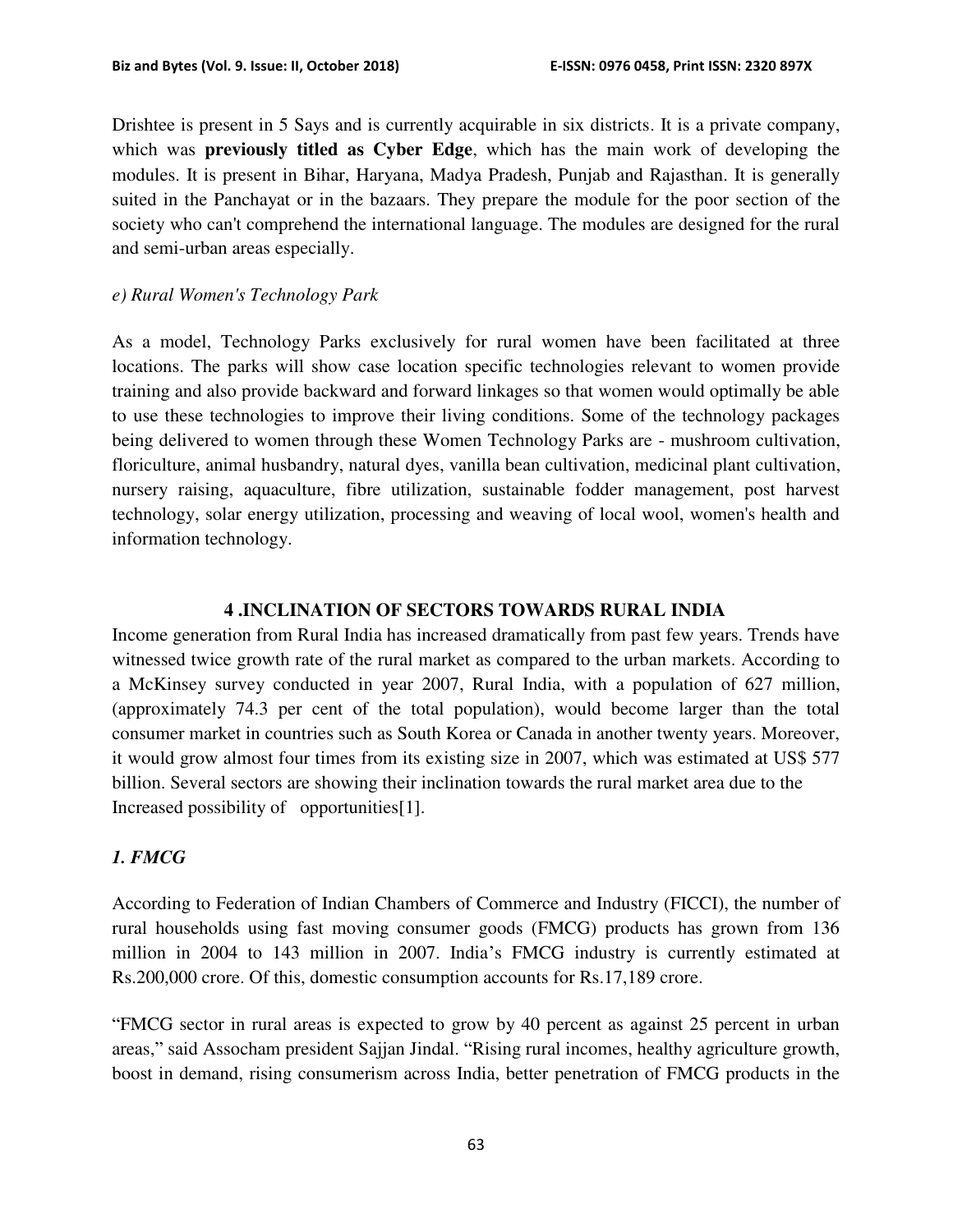rural market are contributing to high growth and rapid expansion of the FMCG industry in rural India

### *2. Insurance*

According to a report, *'Insurance in Next 2 Years', by The Associated Chambers of Commerce and Industry of India (ASSOCHAM), in May 2008*, the insurance sector size was estimated at US\$ 12.8 billion, and it is likely to see an unprecedented growth of 200 per cent, touching US\$ 51.2 billion by 2009-10.

## *3. Retail*

According to a study, conducted in *September 2007, by Confederation of Indian Industry (CII)* on the Indian rural retail sector, opportunities in Rural Retail were estimated to be over US\$ 34 billion in year 2007. This figure is expected to touch US\$ 43 billion in 2010 and go up to US\$ 58 billion by 2015.india's huge rural market has also attracted retail investments and is seen as a viable opportunity for growth by corporate India.ITC launched the countries first rural mall "Chaupal Sagar" with diverse products being offered ranging from FMCG to electronics appliance to automobiles, with a view to provide farmers a one stop center for all their consumption requirements. Many more new trends could possibly be tried in rural markets to unearth the huge potential[3].

## *4. Automobiles*

The *Indian Automotive Industry* currently has a turnover of US\$ 34 billion. However, the vehicle market remains untapped in rural India that has a strong purchasing power. Almost 50 per cent of the Indian rural market, which includes 220 million households, is potential automobile buyers. Two-wheeler penetration in rural belts is still very low with less than 10 per cent households owning a two-wheeler.

## *5. Pharmaceuticals*

The *Indian Pharmaceuticals Market* is regarded as one of the fastest growing in the world. In 2006-07, this market was valued at over US\$ 7 billion with the rural segment having a remarkable share of this market. Industry estimates observed that while small towns contribute 20 per cent to the country's pharmaceuticals market, rural areas statement for 21 per cent. In 2006-07, the rural Indian market was estimated at around US\$ 1.4 billion, having grown at about 40 per cent in 2006-07 against 21 per cent in the previous year.

## *6. Consumer durables*